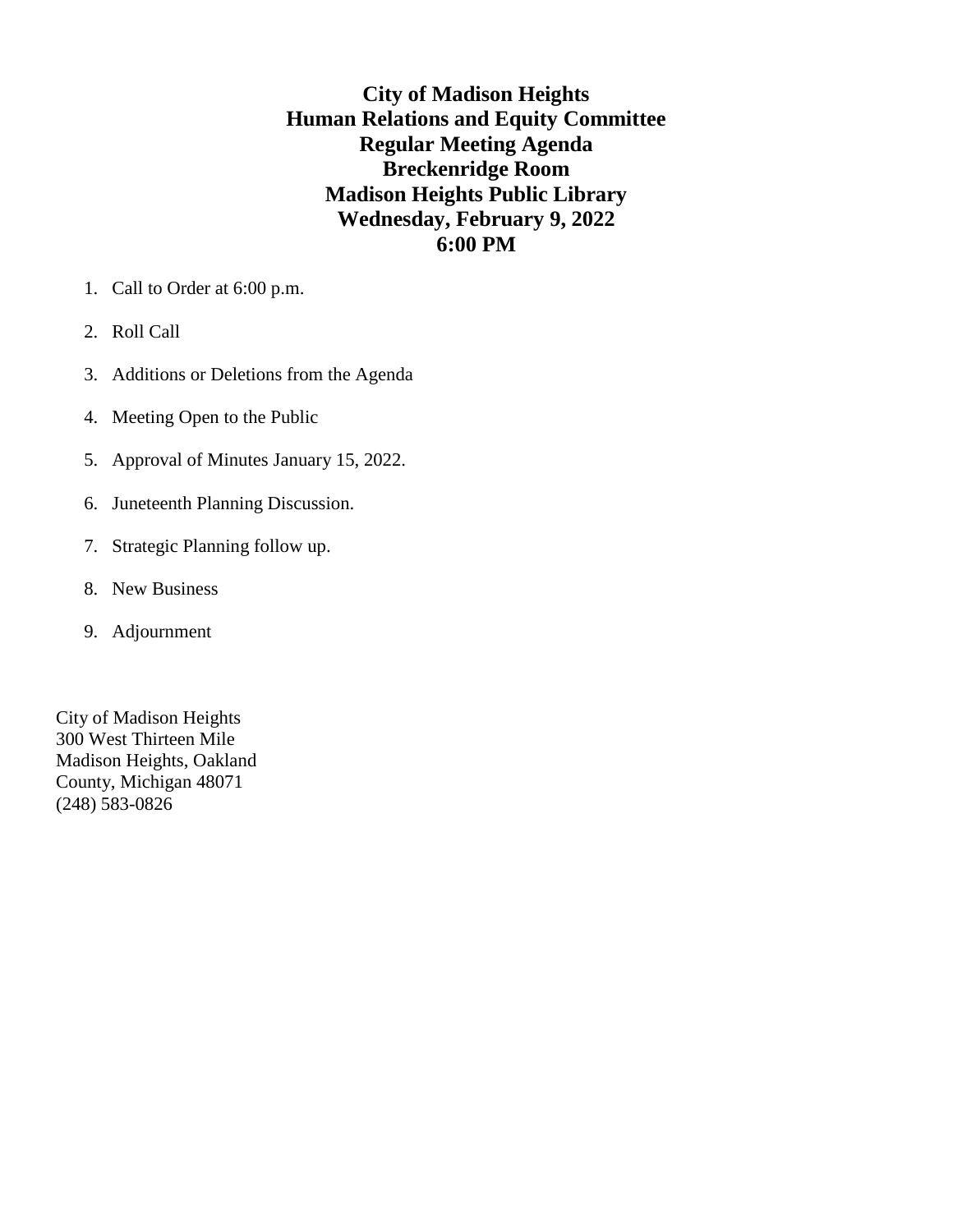# **Minutes Human Relations and Equity Commission (HREC) Madison Heights Public Library, Breckenridge Room - January 15, 2022**

### **Call to Order**

Chairperson Cemone Moy called the meeting to order at 9:06 a.m.

#### **Roll Call**

| Present:      | Chairperson Cemone Moy, Commissioner Q. Wright, Commissioner Fox, Commissioner<br>Guzynski, Commissioner K. Wright, Commissioner Tuttle, and Counselor Rohrbach. |
|---------------|------------------------------------------------------------------------------------------------------------------------------------------------------------------|
| Also Present: | City Liaison, Heather Hames and Strategic Planning Facilitator, Lexi Lowe.                                                                                       |
| Absent:       | Commissioner Szymanki and Commissioner Thompson.                                                                                                                 |

Motion by Counselor Rohrbach seconded by Commissioner Fox to excuse Commissioner Szymanski who gave notice of not being able to attend.

Yeas: All

Nays: None

Motion passes

**Addition or Deletions from the Agenda**

None

**Meeting Open to the Public**

None

## **Minutes of December 8, 2021**

Motion by Kevin Wright, seconded Jessica Tuttle to approve the minutes of December 8, 2021. Yeas: All Nays: None Motion passes

#### **Strategic Planning Session for 2022**

Welcome poem read by Emily Rohrbach. Floor relinquished to Nickole Fox and facilitator Lexi Lowe.

- Reviewed 2021 Accomplishments
	- o Social media presence
	- o Updated city forms to be gender inclusive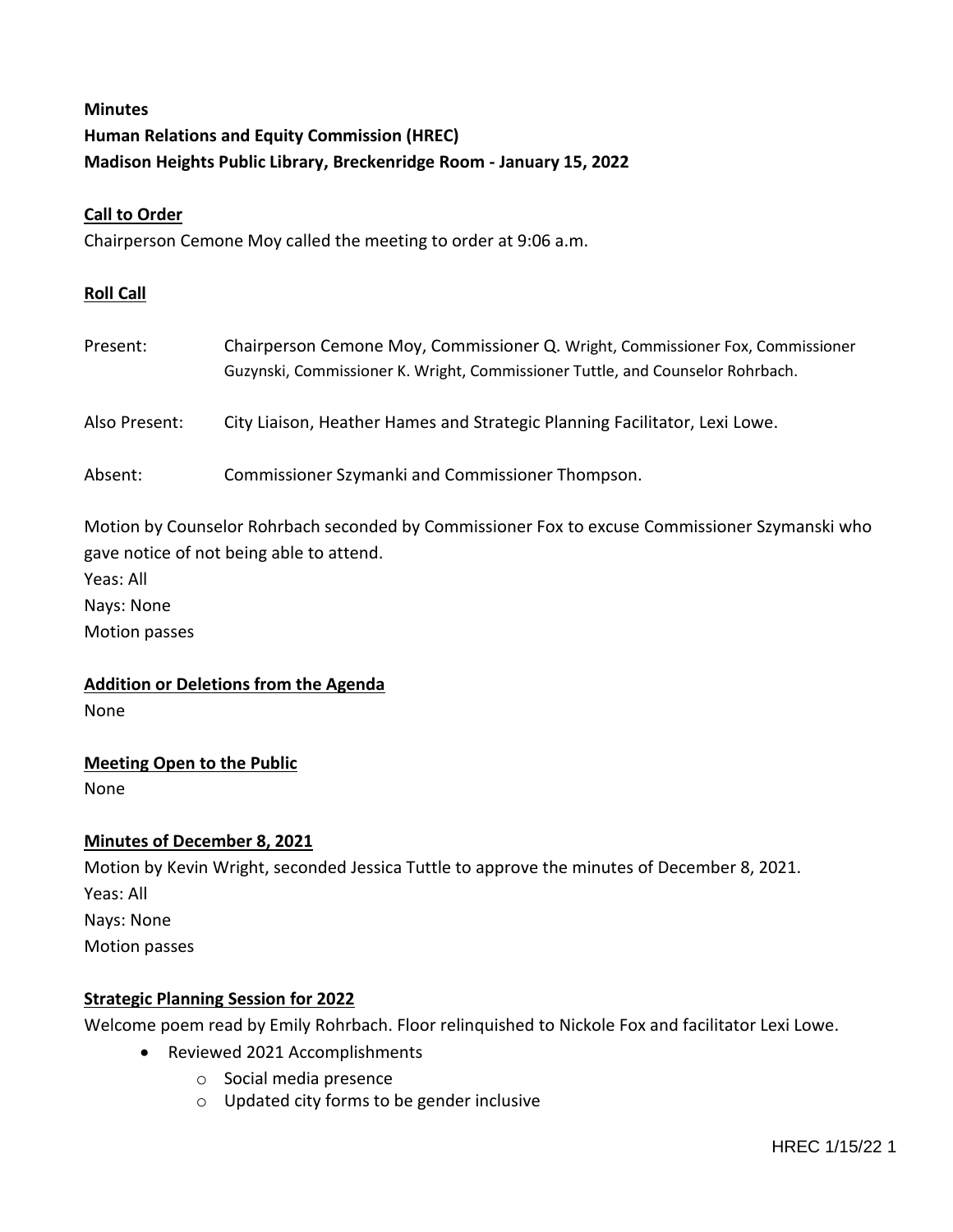- o Proclamations/Resolutions/Ordinances Recommended to City Council
	- Supporting Election Day as a Federal Holiday
	- **Indigenous Peoples Day**
	- **Juneteenth and call to rename park**
	- **Pride Month**
	- BIPOC Mental Health Awareness
- o Recommended ordinance for source of income non-discrimination
- o Recommended change to Flag Policy, permitting Pride Flag and Juneteenth Flag to be displayed at city hall
- o Recommended Partnership with Common Ground to Police Department
	- **Common ground has a grant from the Substance Abuse Mental Health Services** Administration to provide Extended Follow-Up services to those in crisis/following crisis/trauma
- o Accessibility
	- **EXECONDUCTED FIGURE COMPLEM** Conducted research on ADA compliance
	- Developed an accessibility needs assessment (needs follow-up)
- o Events
	- **Strategic Planning Meeting for 2021**
	- **Juneteenth**
	- Supported marketing for the Healthy Gardening Fair/Farmer's Market at the Chinese Cultural Center
- $\circ$  Holiday Tradition Links Activity at Tree Lighting and through Holiday season at the Library
	- **Included a planning meeting with DPS/Recreation with discussion about holiday** tradition diversity
- o Compiled a holiday calendar of traditions
- o Coordinated strategic planning event for 2022
- o MCACA Mini-Grant Application Submitted
- o Community Partnership Development
	- Madison Heights Citizens United
	- Chinese Cultural Center
- Introductions/Icebreaker
- Developing Norms for this session & regular meetings
	- o Members suggested these norms and understandings for the HREC commission:
		- Take breaks as needed, take care of yourself
		- Assume positive intentions of each other
		- Show each other grace/kindness
		- Vulnerability is welcome
		- Respect everyone's time
		- Everyone's point of view is valuable
		- $\circ$  Name it, call it out this is how we make change
- Identify HREC Purpose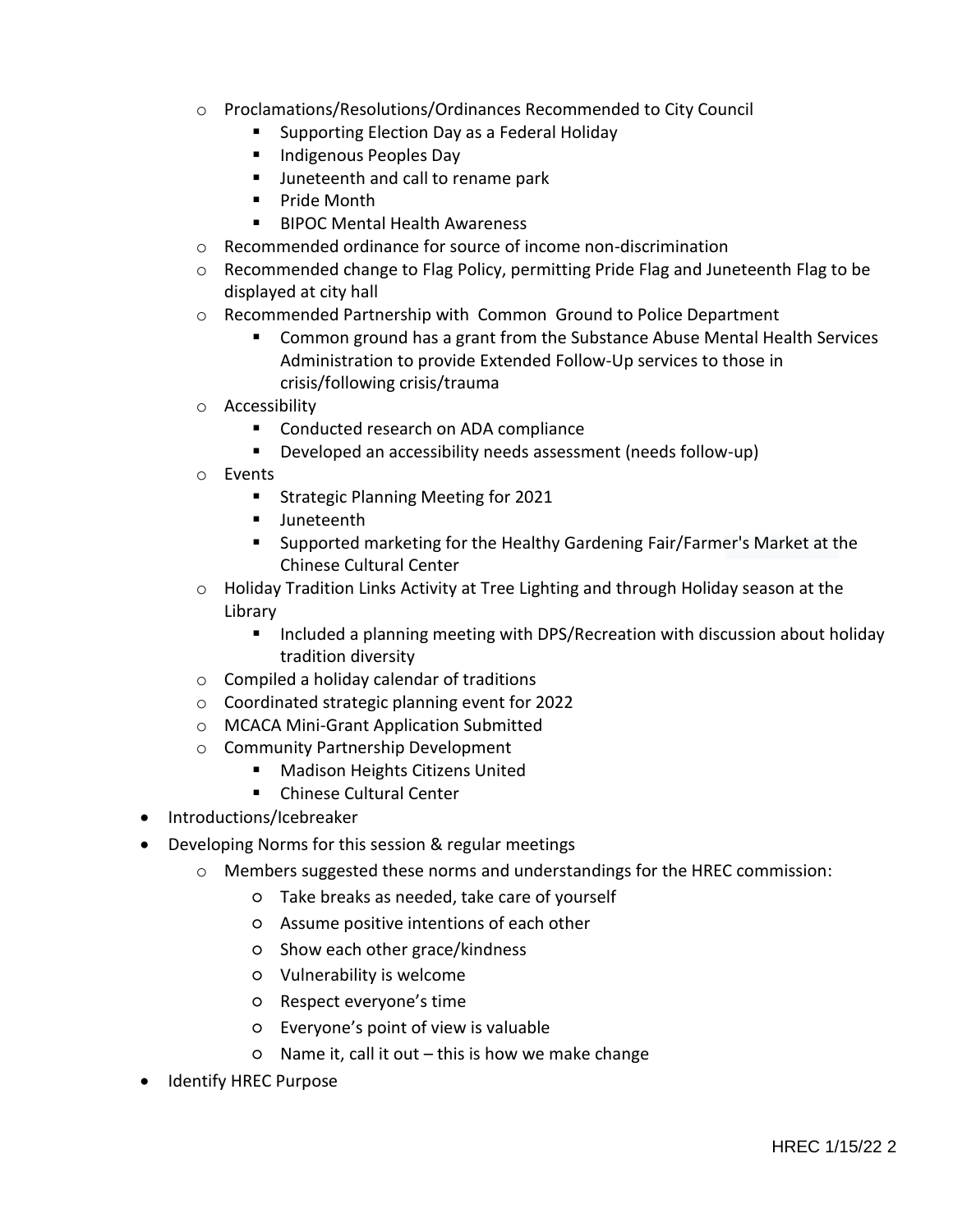- o HREC Founding resolution reads "BE IT FURTHER RESOLVED that the purpose of the HREC is to advise the City on human relations and diversity related issues to recommend policies, programs, services and events which enhance human relations and cultural diversity throughout the community, in accordance with the following:"
	- Group members identified these as the key words in the HREC founding resolution.
		- Advise
		- Recommend policies, programs
		- Events
		- Enhance human relations
		- Cultural diversity
- Session Objectives
	- o Create a sense of community within the HREC team.
	- o Ensure funding is considered for each item on the plan.
	- o Note that City Council is to fill vacancies in Feb & Aug (currently 2 openings)
	- o Create calendar and timeline of activities for 2022
- Victory Exercise
	- o Visualizing the end of the year celebration after things are achieved.
	- o Members envision sharing the victory or success of the year with volunteers, the city and the community with culturally diverse music and food.
	- o Happy faces, games, dance floor, branding/marketing t-shirts, freeflow of conversation picture gallery highlighting successes of the year, awards and acknowledgements, excitement from the community.
- Current Reality Chart (SABC-Strengths, Areas for Growth, Benefits, Challenges) similar to SWOT analysis -Strengths, Weaknesses, Opportunities, Threats)
	- o Strengths (Team)
		- **Cohesive and diverse make-up of the HREC team**
		- **Strong and varied skillsets and relationships with city staff**
		- **Community presence**
		- **Positive energy**
		- No hidden agenda/betterment of everyone on committee and community
		- **Leadership**
		- Established (now vs. just getting started last year)
		- **Various aspects**
	- Areas for Growth (Team)
		- Workshops/professional development
		- **Message/branding**
		- Impact of actions
		- Communicating/reporting back to city council
		- $\blacksquare$  Execute goals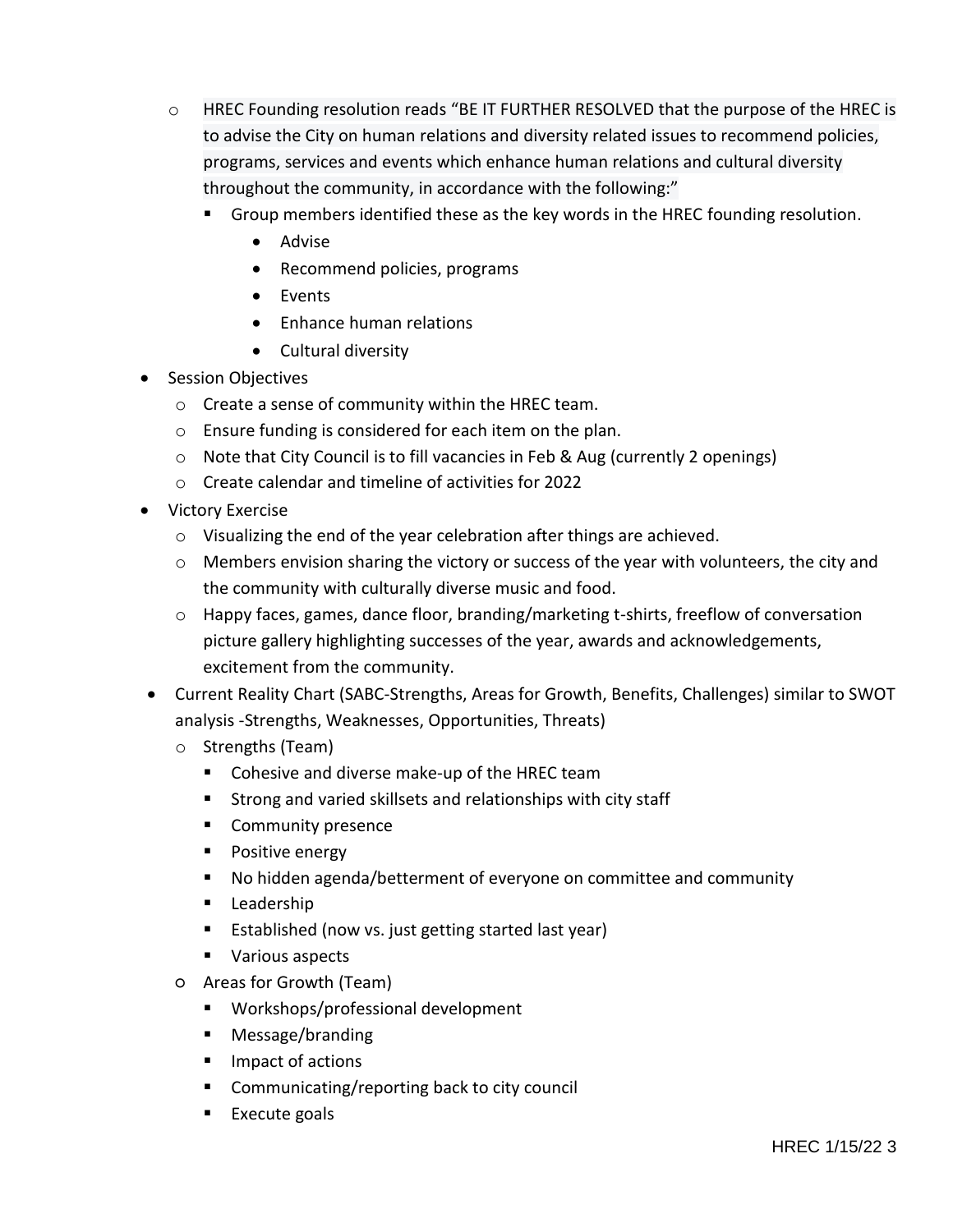- $I$  Time
- Resources available
- Access/knowledge of policies and diversity of MH city staff
- Advertising/presence of work
- Benefits (Action)
	- **EXECOMMUNITY Involvement**
	- **Connection**
	- **Education**
	- Safer/empathy/understanding/celebrating trust
	- Reviews of policies/hiring process
	- **Awareness**
	- **Representation**
	- **Transparency**
- Challenges (Task Ahead)
	- **Representational**
	- **Stigma**
	- Challenging the status quo
	- **•** Demonizing the acknowledgement of 'issues'
	- **Nhite privilege**
	- **Demographics**
	- Racism/bigotry
- Commitment (Intent, scope, and focus of the HREC)
	- Keep our net wide to facilitate inclusivity (race, gender, ability, etc)
	- Stay on mission, not forgetting purpose
	- Remain open-minded and reach the reachable
	- Doing our own growth/learning
	- Share/educate/unlearn and relearn with community
	- Honesty, transparency, trust
	- Welcoming- modeling this as HREC
- Key Actions
	- o Identify events and activities that HREC will participate in or work on during 2022
		- **Advise** 
			- o Policy, Purpose
			- o Find and review city policies
		- **Education** 
			- o Education for HREC and the community
			- o Find/participate in educational opportunities, facilitate for others
			- o Learning from other communities doing DEI work (diversity, equality/equity and inclusivity)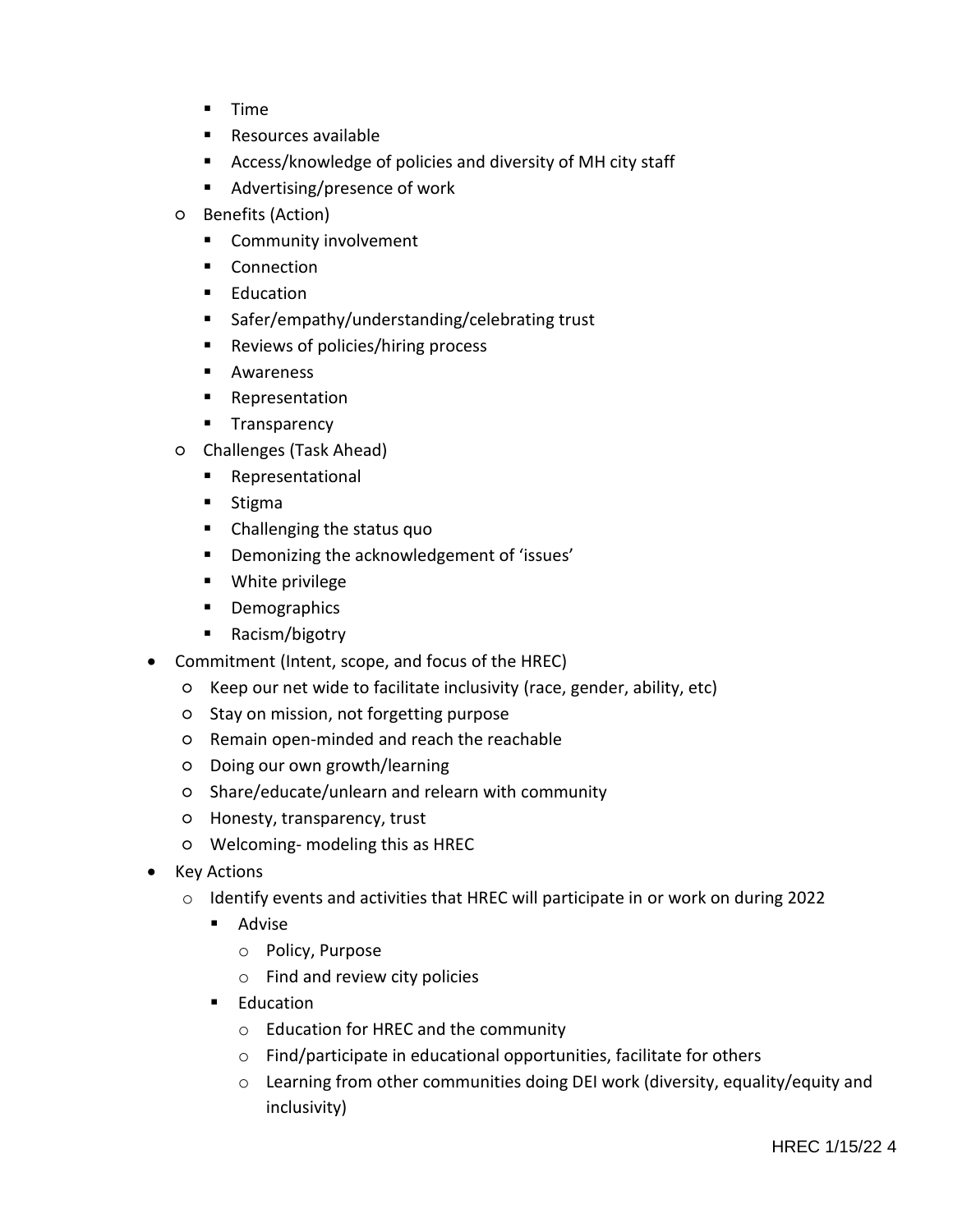- o Fact finding, polls & surveys
- o Health equity
- **Internal Collaboration** 
	- o HREC team building
	- o Meet regularly
	- o Productive public meetings (respect, answers, actions)
	- o Do not overcommit, create feasible plan, action behind our words
	- $\circ$  No cost/low cost events, meet and greets, community accessible, outreach
- External Collaboration
	- $\circ$  Participate in community events non-HREC, Trail Tunes, Tree Lighting, Memorial Day Parade, Chamber
	- o LGBTQIA events and community
	- o Department visits, connect, find resources and needs
	- $\circ$  Partnerships Mexican Consulate, Chinese Cultural Community, Chaldean Community, ADA
	- o Education, book club, presentations, diverse library collection
	- o Low cost/no cost events
- **Fundraising** 
	- o Grants, city grants, MCACA, State grants
	- o Find something similar to plant sale, Madison Heights Citizens United, brand merchandise
	- o Sustainable fundraising
- **E** Communication
	- o Human library
	- o Post on social media/city web page to build awareness
	- o HREC portal/landing page member's bios, upcoming events, resources/documents
	- o Plan execute events that share our work
	- o Advertisement and communication
	- o Plan, purpose new and existing opportunities
	- o Improve communication with city council
	- o Build community partnerships
	- o Outreach/support different cultural groups in the city
- **volunteers** 
	- o Create volunteer list, database tool
	- o Invite people to attend HREC meetings
	- o Diverse volunteer engagement
	- o Provide opportunity for new community involvement
	- o Sub-committees